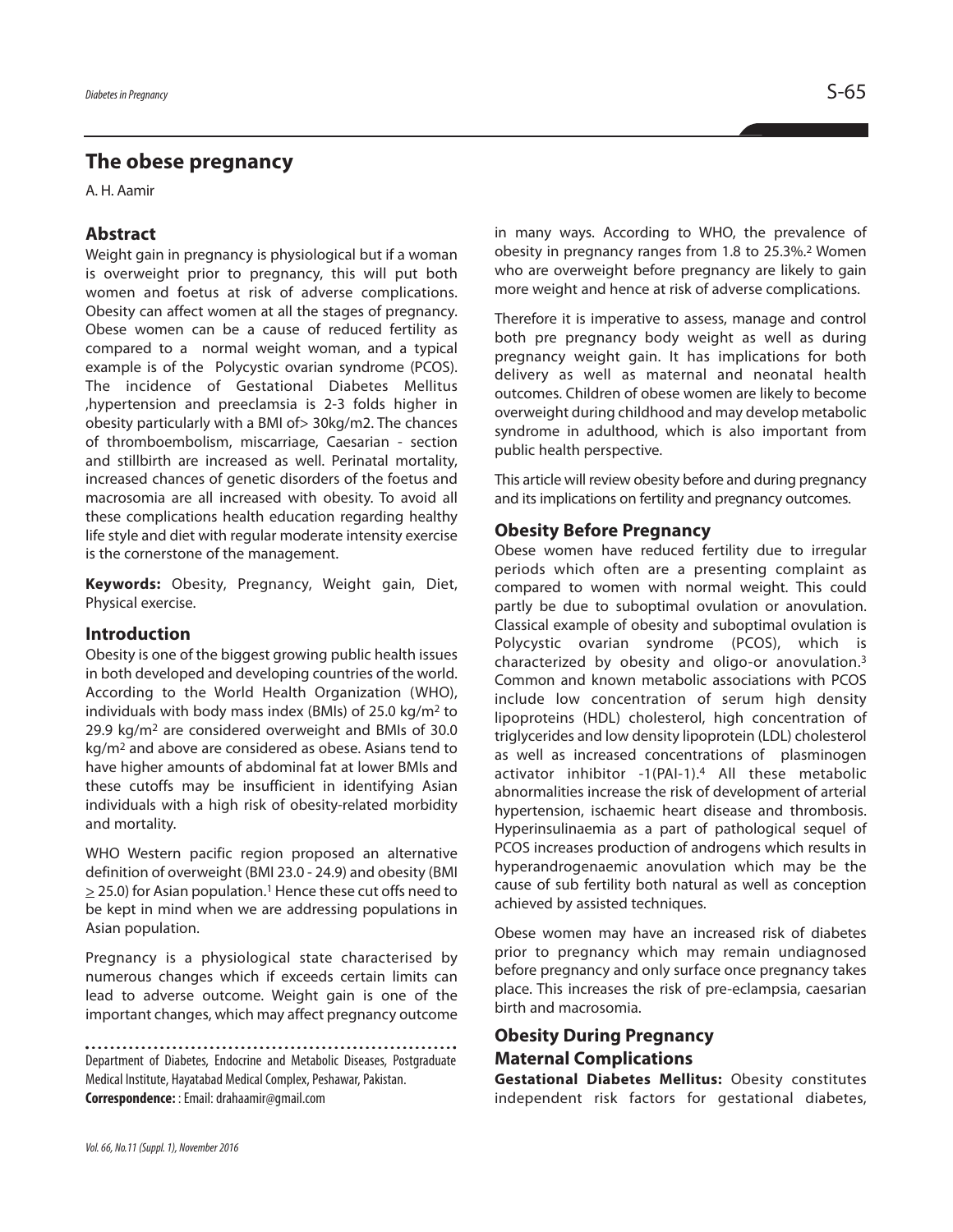although other factors like family history, ethnic origin and age contribute as well. Gestational Diabetes Mellitus is prevalent two to three folds higher is obese and overweight as compared to normal weight women. Size of the foetus is also linked to obesity and Diabetes. <sup>5</sup> On a positive note, women with gestational diabetes but with normal weight and controlled blood glucose have favorable outcomes in terms of neonatal macrosomia. This is comparable to women without diabetes.

Women with Gestational Diabetes Mellitus having a normal body weight, with a good glycaemic control with life style modifications, dietary compliance and insulin, have an incidence of neonatal macrosmia comparable to that of women without Diabetes Mellitus. Moreover obese or overweight women adequately controlled on insulin treatment are protected from macrosomia

## **Hypertension and Metabolic Syndrome**

Obesity is linked to insulin resistance which consequently causes hyperinsulinaemia. This can result in hypertension, hyperlipidaemia, glucose intolerance, increased Plasminogen Activator Inhibitor 1(PAI-1) and endothelial dysfunction. This combination of disorders has been collectively called "metabolic syndrome".

During pregnancy obese women carry an increased risk of developing hypertension and pre-eclampsia especially with a BMI of > 30kg/m2 risk is two to three folds higher. 6

Waist circumference, an index of visceral obesity, is directly related to hypertensive disorders and can be a part of metabolic syndrome in 46% of subjects who are at risk of developing it in the near future. 7

Obesity and pre-eclampsia in a previous pregnancy constitutes a strong risk of developing pre-eclampsia in the subsequent pregnancy.

## **Thrombo Embolism**

Pregnancy itself is a prothrombotic state as the plasma concentration of coagulation factors. I, VII, VIII & X are increased. There is associated decrease protein S and inhibition of fibrinolysis. <sup>8</sup> Obesity doubles the risk of thrombosis by increasing factor VIII an IX but not fibrinogen.

## **Miscarriage**

There are some controversial and non-conclusive studies showing excess body weight and its correlation with increased risk for first trimester miscarriage.

### **Preterm Delivery**

Obesity during pregnancy may lead to induced preterm delivery but not spontaneous preterm birth.

# **Caesarean Section and Associated Anaesthetic, Surgical and Post Surgical Complications**

There is a two fold increase risk of C-Section in obese pregnant women as suggested by varies studies. Also obese or overweight women undergoing C-section are more prone to post operative complications which could be excessive blood loss, deep vein thrombosis due to procoagulant state, increased infections of the wound and post partum uterine infections.

Local studies also support higher rate of C.sections and instrumental deliveries in obese women. 9

## **Still Birth**

There is approximately two fold increased odd of still birth associated with obesity.

#### **Long Term Complications**

Obese women have more chances of retaining gestational weight gain during last pregnancy than women of normal weight. Likewise obese women who develop gestational diabetes mellitus have increased chance of developing type-2 diabetes within the following 10 years. This increased chance may be up to 50% compared to normal weight pregnancy.

#### **Foetal Complications**

Maternal obesity is associated with increased risk for perinatal mortality. Also there are increased chances of genetic disorders of the foetus and macrosomia.

**Foetal death:** There is up to five fold increase risk of intrauterine death and increased infant mortality rate in obese women. There is correlation between the maternal body mass index and infant mortality rate which may be increased. There is up to five fold-increased risk of intrauterine death and increased infant mortality rate in obese women. 10

**Congenital abnormalities:** Ultrasound interpretation is difficult in obese women and hence chances of detecting anomalies on a compromised display is a limiting factor. This can be one explanation of increased incidence of congenital anomalies in obese women, which may be difficult to diagnose in early pregnancy. Obese women have increased risk of developing abnormalities of the neural tube like Spina bifida, cardiovascular abnormalities, abnormality of abdominal wall like omphalocele. These abnormalities are more common in offspring of women with type-2 diabetes and or folate deficiency. Further there are increased chances that maternal obesity increases intensive care unit admission of the off spring. 5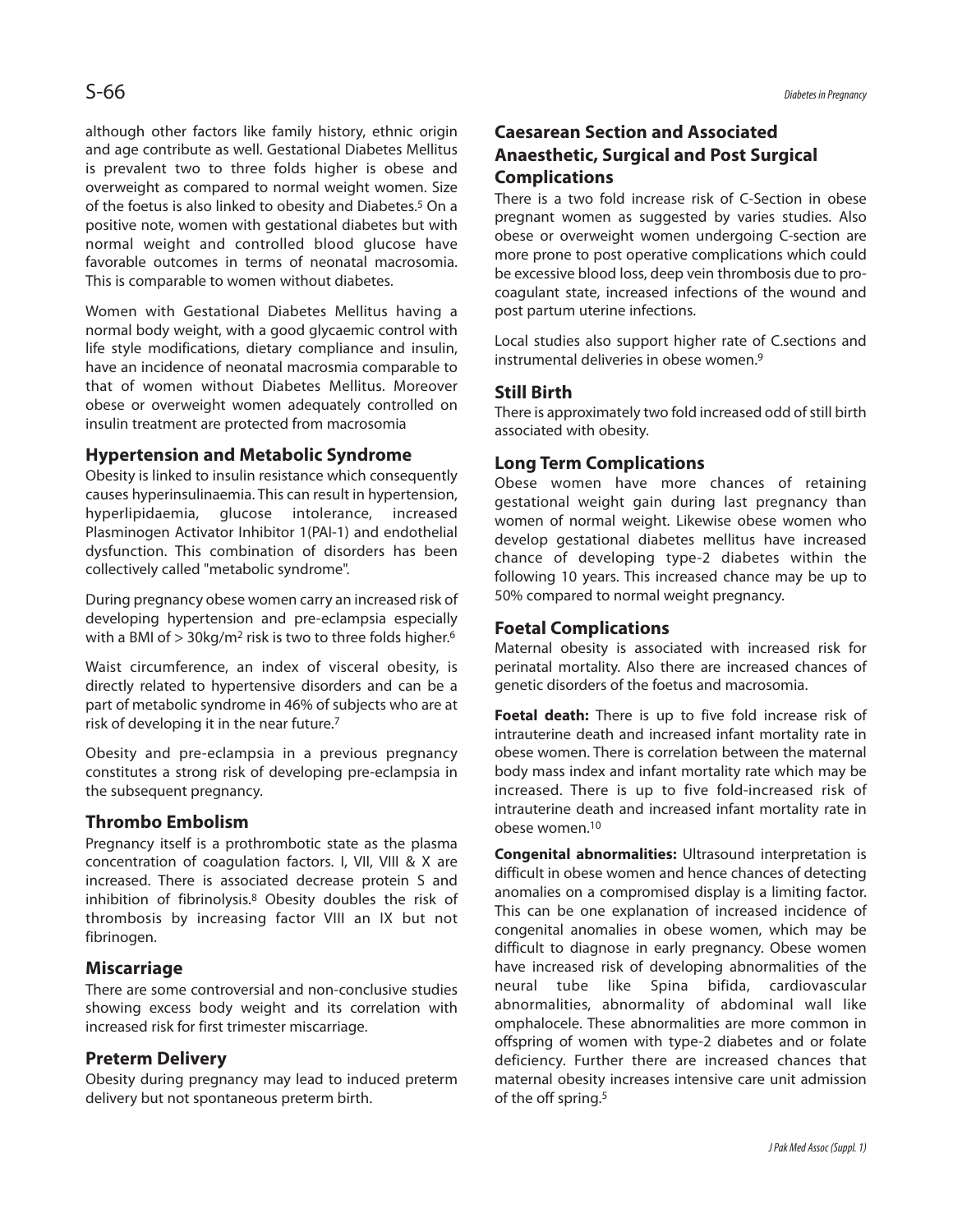#### **Macrosomia**

Maternal weight and insulin resistance prior to pregnancy affects foetal growth. Obesity and insulin resistance alter placental functions which is more profound during the last week of pregnancy with availability of nutrients like glucose, free fatty acids and amino acids to the foetus in abundance. Maternal hyperglycaemia leads to foetal hyperglycaemia causing hypertrophy and/hyperplasia of foetal pancreas and hyperinsulinaemia which is yhe precursor of macrosomia. Women with DM which may not be controlled, are at higher risk of delivering macrosomic babies. <sup>5</sup> Obese women even with normal glucose tolerance and nondiabetic have two fold higher risk of having macrosomic babies. Maternal weight, gestational age, number of prior deliveries along with macrosomia are considered to be the risk of obstetrical events such as shoulder dystocia and injury of brachial plexus. 6

## **Long Term Complications**

Complications of maternal obesity carries its legacy beyond intrauterine and neonatal life. This can be reflective in childhood and adulthood leading to serious long term complications.

Maternal obesity is a risk for childhood obesity irrespective of birth weight and future risk of developing metabolic syndrome and as a consequence cardiovascular diseases in adulthood.

With genetic factors, environment also plays an important role in the pathophysiology of obese mothers giving birth to obese babies. Moreover, the increase in caloric intake during pregnancy has a quantitative effect on the foetus, promoting the number and size of adipocytes.

Obesity before and during pregnancy leads to a vicious cycle of obese children in subsequent generations. Obesity begets obesity hence obese mothers give birth to obese daughters, who have an increased tendency of suffering from obesity and diabetes during their own pregnancies.

We are facing obesity as one of the biggest public health problems, it is important to envisage obese pregnancy as one of the causes for the rise of this condition.

### **Management**

## **Before Pregnancy**

Obtaining or aiming for an ideal weight and BMI is of paramount importance both for conceiving and to the outcome of the pregnancy.

Not all pregnancies are planned and even if they are

planned weight may not be on the priority list of women. Not many women would consult any specialist to treat this important metabolic disease and to get advice on how to loose weight or at least not to gain excessive weight during pregnancy. Nevertheless it is now a well established fact that weight loss attempts before pregnancy results in better outcomes of conception and increases the favourable outcomes both in women with or without PCOS.

The cornerstone of achieving this goal is information dissemination. This needs to be done as a public health approach at schools, colleges and later in the clinics. The importance of weight loss and risks involved with obesity need to be emphasized. Management includes lifestyle management with adequate physical exercise and improved and balanced diet options. Physical exercise especially aerobic exercises can achieve weight loss combined with balanced diet and would be ideal prior to pregnancy. Diet with low glycaemic load and adequate amount of nutrients including proteins reduces hyperinsulinaemia.

As with any other obesity treatment algorithm bariatric surgery provides more permanent solutions but need to be looked into in terms of pre and post op care.

## **During Pregnancy**

It is known that obesity or excessive weight gain during pregnancy increases the risks of adverse outcomes both to mother and foetus. Moreover women who gain excessive weight during their obese pregnancy have a three fold higher risk to become overweight during the subsequent pregnancies. <sup>11</sup> The standard of treatment to have a balanced diet and physical exercise during pregnancy remains unchanged. Unless no medical or obstetric contraindications, exercise of medium intensity has marked physical and psychological beneficial effects. Thus pregnant women need to be informed about benefits of light exercises on a daily basis including walking, aerobics for 30 or more minutes. Risks associated with strenuous exercises like falls or abdominal injuries need to be avoided.

Light exercise would benefit insulin sensitivity and hence chances of pre-eclampsia, glucose intolerance and gestational diabetes are all reduced. Dietary inputs need to be maintained as in preconception with consumption of food with nutritional value and avoidance of high glycaemic and fat content foods. Women are generally highly motivated when pregnant and this needs to be capitalized in a positive way.

## **After Pregnancy**

Postpartum period is another suitable period for the